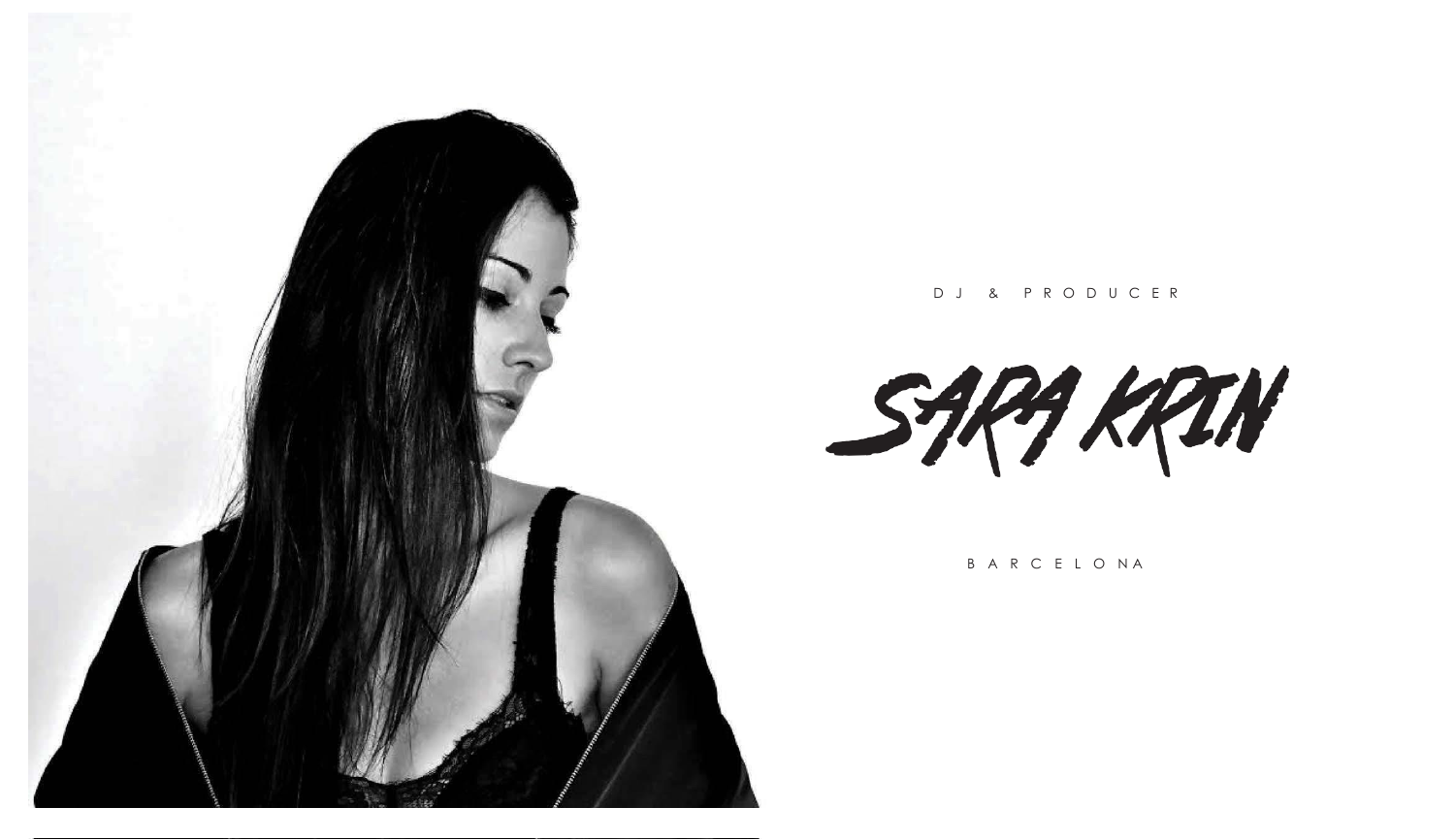

## B I O G R A P H Y

TalkingaboutSaraKrinistalkingaboutstrength.FromanearlyageSaradiscovers her interest in music. At age 9 she begins with MUSIC LESSONS and never<br>leave it until age 17 when she purchase her first equipment. She learned herself playingwithvinyl.Afteryearsofpractice,in2014herpassionsharethatfeeling thatproducesthemusicandshedecidedtostudyMUSICALPRODUCTION.

Despite being a lover of all kind of electronic music, she loves playing TECHNO Music.

Sara Krin has a great potential, in addition to producing her own tracks. She is reaching the lists from best 100 Hype and best 100 releases from Beatport.

From her creations to her work in the cabin, Sara detaches a lot of energy and strength with melodic and forceful tracks. The constant development of her ensemble and passion makes her undoubtedly one of the most emerging Figures in the current electronic scene.